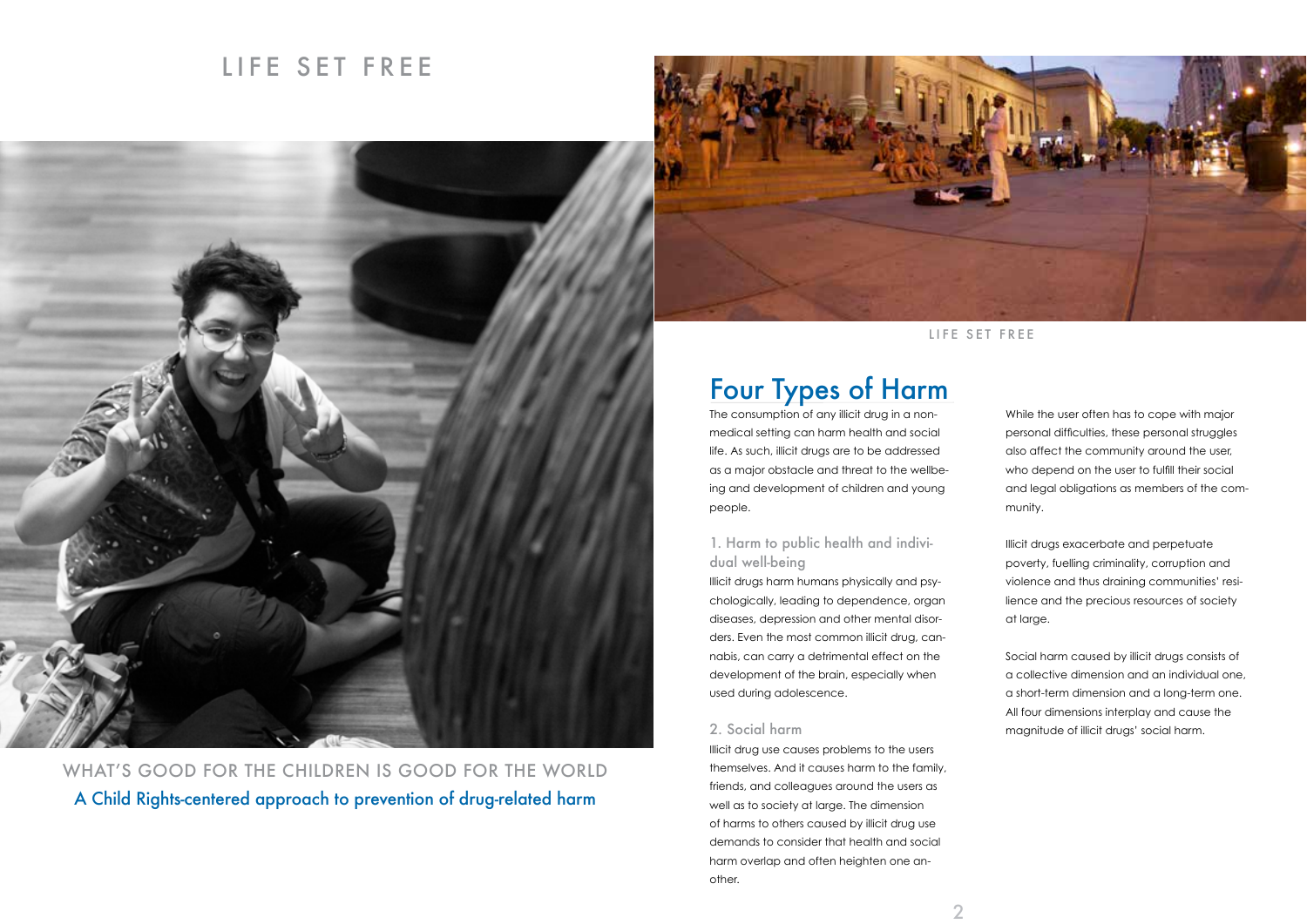

LIFE SET FREE

# UN Human Rights **Conventions**

Protecting children - a primary, universal and obligatory concern

The 1989 Convention on the Rights of the Child (CRC) is hard law, like the Narcotics Conventions from 1961, 1971, and 1988. But only the CRC is core human rights law. It is the first international instrument to explicitly recognize children as social actors and active holders of their own rights. Notably, the purpose of the CRC is not to affirm that children have the same rights as adults, but to legislate on rights for children on basis of their special needs for protection.

Protection against illicit drugs is unquestionably a human rights issue. Protecting children from illicit use/production/trafficking of drugs is a universal obligation for governments.

LIFE SET FREE

Promoting the Best Interest of Children is the overarching principle

– Article 3, in the 1989 Convention on the Rights of the Child (CRC):

"In all action concerning children whether undertaken by public or private social welfare institutions, courts of law, administrative authorities or legislative bodies, the best interest of the child shall be a primary consideration."

Art. 3, CRC is a portal paragraph: the best interest principle shall be considered across the board in decision-making.

Whenever a society is deciding on legislation, or other policy the Best Interest of the child shall be a primary consideration. The best interest of the child may not prevail in all situations but it requires strong arguments to the contrary to topple its "primary" status; freedom of speech or information is a strong and legitimate civic interest, and might prevail in most situations unless there is a strong child interest at hand, such as child pornography.

An assumed right to take illegal drugs as a matter of self expression or privacy would by comparison have almost zero civic interest, and would lose in a contest with any child rights provision.

### Protecting children from illicit drugs

- Article 33, in the 1989 Convention on the Rights of the Child (CRC):

"Governments shall take all appropriate measures, including legislative, administrative, and educational measures to protect children from the [use of illicit drugs]\* as defined in relevant international treaties, and to prevent the use of children in the illicit production and trafficking of such substances."

In short Art. 33, CRC is calling for comprehensive measures to protect children from use, production, and/ or trafficking. It refers back to existing UN instruments on illicit drugs. And it means that more than one measure is foreseen and a comprehensive multi-sectorial effort is called for.

## 3. Harm to economic sustainability and prosperity

The social harm caused by illicit drugs, their harm to the individual's health and well being, and to public and global health, all create a burden on the economy of any society. Property damage, crime, violence and absenteeism at work causing productivity losses are all aspects of harm to economic sustainability and prosperity. Considering negative impacts such as low quality of life, or depression, it is a reason to intensify prevention and early care in order to reduce economic costs.

4. Illicit drugs – a human rights issue Illicit drugs are a Human Rights issue. They are especially a Child Rights issue. Illicit drugs expose children to unhealthy environments, neglect and abuse, higher risks for early onset of use of alcohol and other drugs and violate their fundamental right to grow up safely and free from alcohol and other drugs.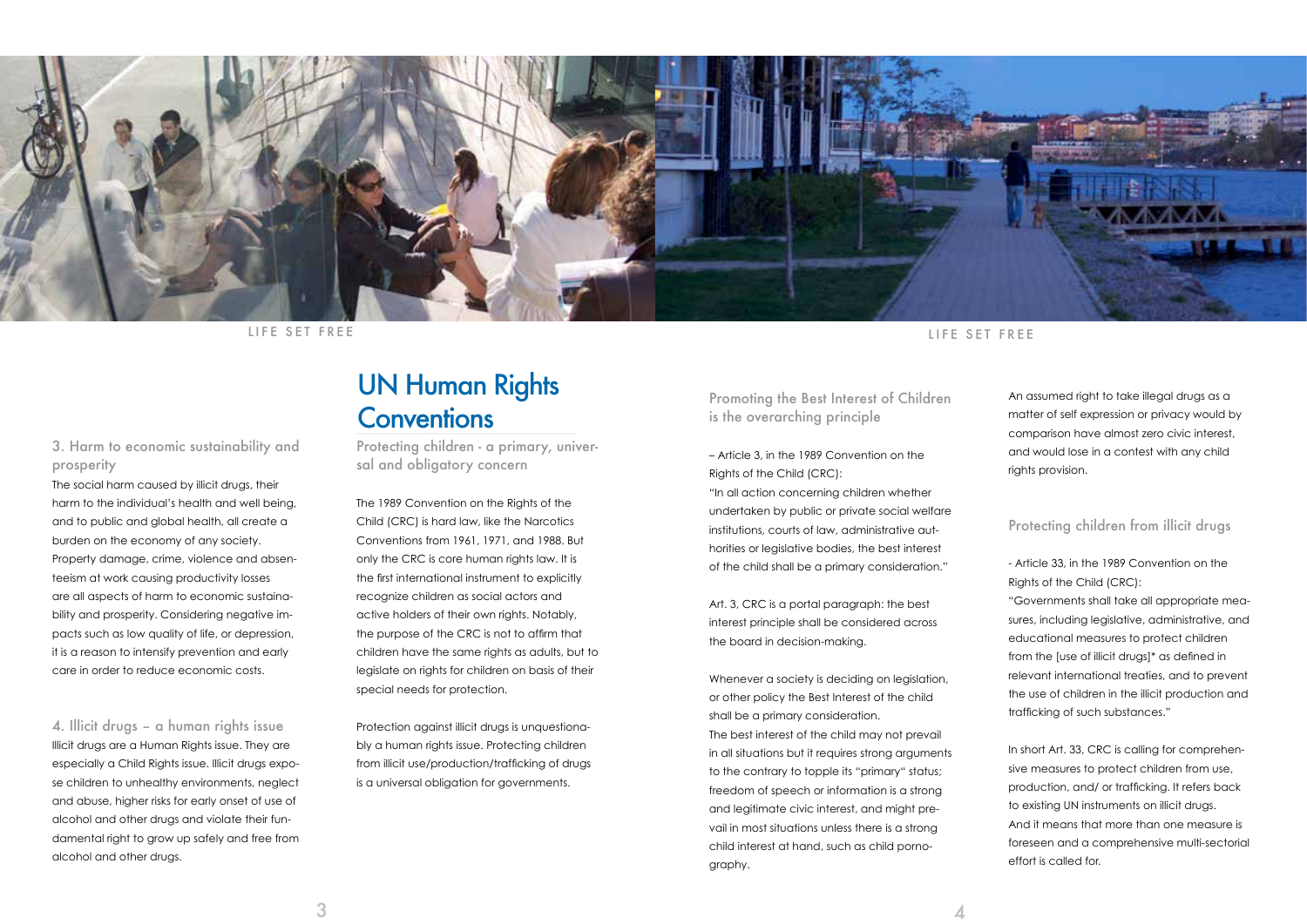

LIFE SET FREE

# Prevention – The child-centered policy cornerstone

The primacy and universality of children's Best Interest means that general drug policy-making shall be child centered – as opposed to adultcentered or user-centered.

### Drug free environments to protect children

The wording of CRC Art. 3 and Art. 33 allows for a scope of protection that also covers the situation where the illicit drug user is not the child, but e.g. his/her parent. Governments should undertake strong efforts to prevent that such situations emerge and they must create an enabling environment for protecting children from illicitly using drugs.

For this to happen the most conducive policy goal is to ensure a drug free society.

Special protection: Drug protection a value in itself

Art. 33 is one of the special protection articles in the CRC. This means that it represents a value that shall be upheld. The child shall be protected from illicit drugs. This can be compared to right not to be subject to discrimination. Policy-making that is not embracing this value is not consistent with the CRC.

Art. 3, CRC and its Best Interest Principle have far reaching implications. They go beyond the child-only realm.

The best interest of the child shall be a primary consideration in all policy making that affects children, even in areas which at first might seem to have nothing to do with children.

In the field of illicit drugs policy the question "how does this affect children's right to protection from drugs" shall be mainstreamed. It shall be the starting point for all drug related discussions to consider: "Is this the best way to ensure that children are protected against

LIFE SET FREE

illicit use/ production/ trafficking of drugs? If the answer is no the policy has to be rethought.

Prevention as the first priority, not harm reduction

UNICEF's Child Protection Strategy 2009 sets prevention as the first priority for child protection.

Society shall make it difficult to use illicit drugs, and work to ensure an attitude of nonacceptance of illicit drug use. A first priority of "health" or "harm reduction" does not meet the requirements for protection as set out in Art. 33.

The starting point in a child-centered policy approach must be prevention.

# Three ways forward towards a world that protects children

The "Prevention-first" approach

Preventing problems from occurring or expanding represents by far the best option to reducing drug-related harm. The "Prevention-first" approach holds four major benefits:

- It is the most cost-effective policy option,
- It is the most sustainable policy option,
- It is the most people-empowering alternative, and
- It is the most humane policy option, particularly in the context of protecting and assuring the best interests of the world's children.

Effective prevention methods exist and are in use continuously all over the world. Clearly, prevention cannot solve the enormous and complicated problems of illicit drug use on its own. Prevention, the primary strategy, must be supplemented by a comprehensive system of treatment options, health services, and